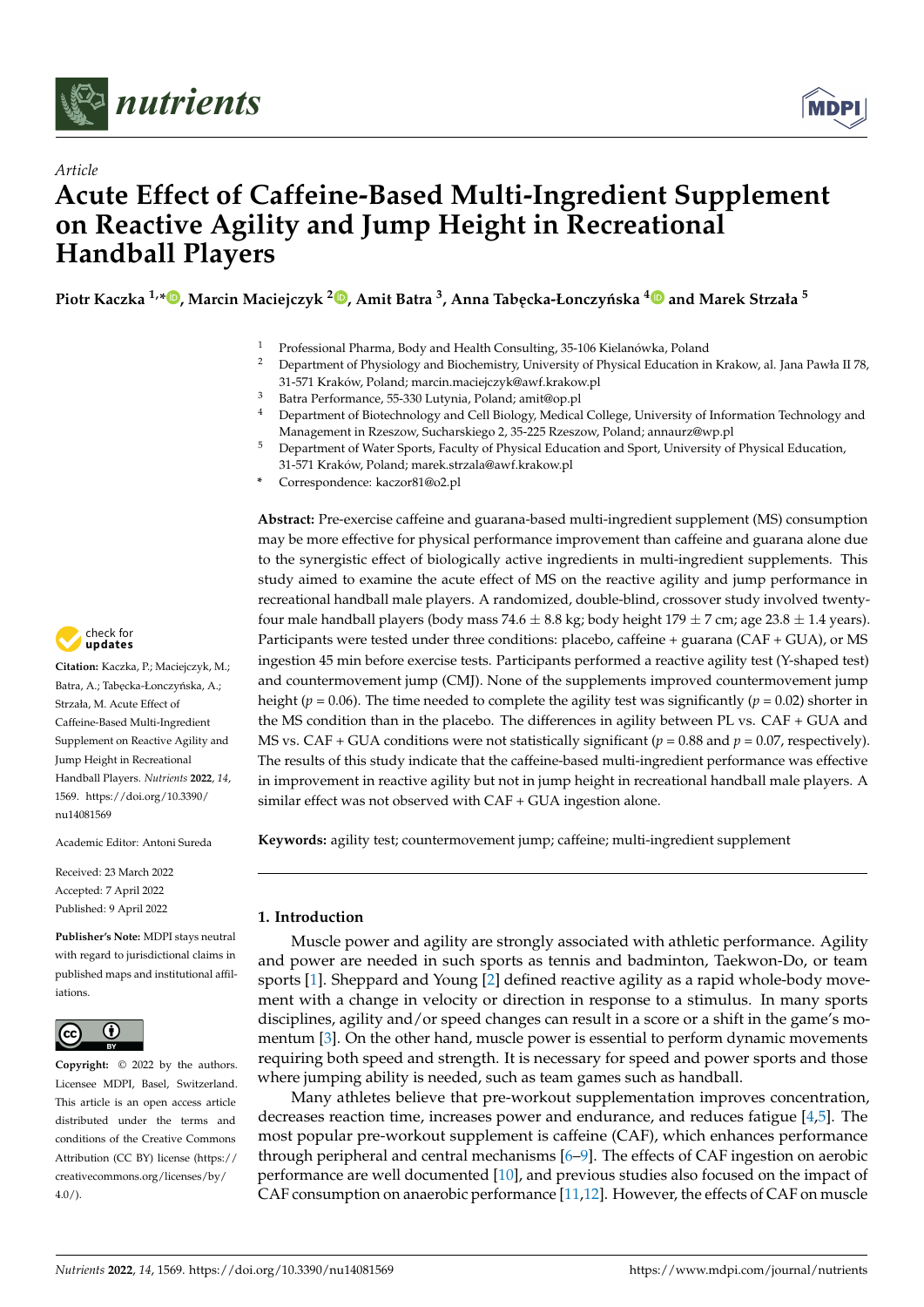strength, power, speed, and agility are inconsistent [\[12\]](#page-6-3). Previous studies reported a slight improvement in reactive agility [\[13\]](#page-6-4) or no effect [\[10\]](#page-6-1) of CAF at the same dose of 6 mg/kg. Regarding jump height (power), similarly, both improvement [\[14\]](#page-6-5) and no effect [\[15\]](#page-6-6) of caffeine were observed. The type of exercise test used, participant characteristics (e.g., age and training experience), and form of CAF (or composition of multi-ingredient supplement) may be responsible for the inconsistent results [\[11\]](#page-6-2).

The previous study [\[16\]](#page-6-7) reported an increase in jump height after caffeinated drink consumption but, at the same time, emphasized that it was unknown whether the observed effect was due to caffeine content or the presence of other substances such as taurine. After caffeine-containing energy drinks consumption, an increase in strength and endurance and jumping performance was observed, but the improvement in physical performance was associated with taurine dosage [\[17\]](#page-6-8). Pre-exercise multi-ingredient pre-workout supplements are a specialized category of dietary supplements that include a blend of ingredients aimed to increase exercise performance [\[18,](#page-6-9)[19\]](#page-6-10). Many components that are used in MS affect different physiological mechanisms. It is supposed that some combinations of these ingredients may increase the effectiveness of a given preparation in improving physical performance [\[4](#page-5-3)[,20\]](#page-6-11). Ingredients found in many MS, such as CAF, arginine, beta-alanine, creatine, citrulline, or different plant ingredients, may also have synergistic effects on improving athletic performance [\[4,](#page-5-3)[20](#page-6-11)[–22\]](#page-6-12). Caffeine and other sympathomimetic ingredients of MS could be more effective in performance improvement than CAF per se. The dopaminergic and catecholaminergic impact may also be enhanced by tyrosine, a component of many MS. Multiple ingredients potentially interact, increasing or decreasing supplement effectiveness. Pre-workout MS typically consists of numerous active ingredients, which can modify pharmacodynamics and pharmacokinetics and thus result in different bioavailability properties and physiological effects, such as in the case of various amino acids [\[23,](#page-6-13)[24\]](#page-6-14).

It was hypothesized that ingesting MS, containing both CAF and guarana (GUA), may be more effective than consuming CAF + GUA alone in improving agility and power—the synergistic effect of biologically active ingredients in multi-ingredient supplements based on caffeine and guarana may be more effective than CAF + GUA ingestion per se. Therefore, this study aimed to examine the acute effects of an MS on reactive agility and jump height in recreationally-trained handball male players.

Given the importance of jumping ability and agility in many popular sports, determining the effect of supplementation with caffeine-based supplements on agility and power would be of great scientific and practical interest.

#### **2. Materials andMethods**

#### *2.1. Study Design*

Players were asked to refrain from consuming caffeine, tea, any additional supplements or ergogenic aids, and alcohol-containing products for the two weeks preceding the survey and not doing strenuous training for 24 h before the examination. The participants were asked not to consume anything for 3 h before the test and not to change their diet during the study. Participants were asked to report any side effects after ingestion of the given supplements.

All participants attended a familiarization session one week before the study. During the familiarization session, participants were instructed on how to perform the test and performed two trials for each test after a prior individual warm-up. In the study's main part, the players were tested under three conditions: placebo, caffeine and guarana (CAF + GUA), and MS supplementation in random order. Participants repeated the testing session every three days. Exercise tests were performed around noon (10.00–13.00). After consuming either a placebo or the supplement solution (CAF + GUA or MS), handball players rested for 15 min. Standard warm-up started with 10 min run at 60–75% of maximal heart rate (heart rate was self-controlled during warm-up). Maximal heart rate was calculated using the 211–0.64·age formula [\[25\]](#page-6-15). After the run, participants performed various dynamic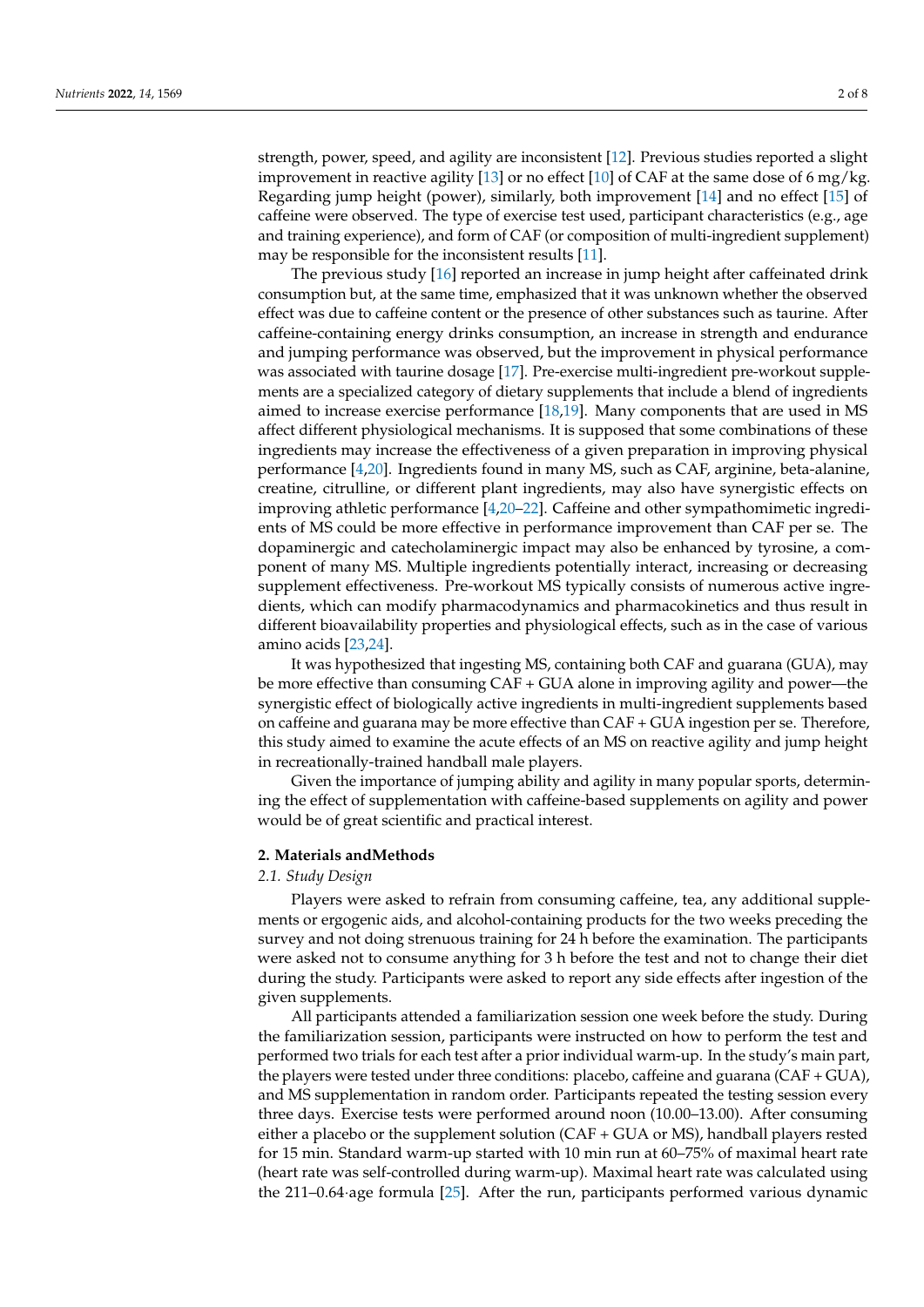stretching exercises for five minutes. First, the agility test was performed, followed by a countermovement jump (CMJ).

#### *2.2. Participants*

Twenty–four recreationally-trained handball male players (body mass =  $74.6 \pm 8.8$  kg; body height = 179  $\pm$  7 cm; age = 23.8  $\pm$  1.4 years) were involved in this study. Participants trained up to three pieces of training per week with medium to high-intensity (including resistance training) and played one match (academic league) in a week. Players were recruited from academic handball teams according to the criteria for inclusion and exclusion. Inclusion criteria were as follow: men, age 18–45, good general health determined based on a medical examination, including the assessment of resting ECG and resting blood pressure. Exclusion criteria were hypersensitivity to any of the product components (verified based on a declaration in a personal questionnaire) and no injury in the six months preceding the study. Players were acquainted with the purpose and course of research. They also provided their written consent to participate in the project. The study protocol was approved by the Ethical Committee of the University of Physical Education in Katowice (Poland; opinion No. 2/2018) and conformed to the ethical requirements of the 1975 Helsinki Declaration.

#### *2.3. Supplementation*

Forty-five minutes before testing, players were randomly provided with either(a) placebo (PL): 250 mL of the flavored water; or (b) caffeine, flavored water containing: anhydrous CAF (200 mg) (Biesterfeld International, Poland) and guarana extract (200 mg) (EVER Pharma, Lyon, France): 300 mg of CAF in total, mixed with water (250 mL) (CAF + GUA condition); or (c) 9.6 g MS powder, (Olimp, Poland), mixed with 250 mL of water. MS contained: L-citrulline (3 g), beta-alanine (2 g), taurine (750 mg), L-arginine (500 mg), Ltyrosine, anhydrous caffeine (200 mg), guarana extract (200 mg; in total 300 mg of caffeine), barley extract (150 mg), cayenne pepper seed extract (25 mg), black pepper extract (7.5 mg) and Huperzia Serrata extract (3 mg). The guarana extract was standardized for 50% caffeine content. The amount of CAF consumed by players was the same in the CAF + GUA and MS conditions, and its dosage was about 5 mg/kg.

## *2.4. Reactive Agility Test: 1-1-2 (Y-Shaped Test)*

Four pairs of electronic timing gates systems (Fusion Smart Speed PRO, Brisbane, Australia) were set, as pointed out in Figure [1.](#page-3-0) Participants began each trial 20 cm in front of the starting line. After the first 5 m run at maximum speed in a straight line toward the second timing gate, the system indicates the further direction of the subject's movement. After crossing the middle gate, the next gate lights turned on, forcing the participant to change direction as quickly as possible while maintaining the maximum possible speed run for the last 10 m. Participants performed two trials. They completed a left or right run in random order after running the first 5 m. The better time from these two trials was used for analysis. The test 1-1-2 scheme is shown in

#### *2.5. Countermovement Jump*

The Optojump system (Optojump, Microgate, Bolzano, Italy) consisting of two bars (transmitting and receiving, 1 m apart) was used to evaluate the jump height in the countermovement jump. CMJ was performed without arm swing (i.e., hands placed on hips). Participants were instructed to start from an erect position and make a downward movement before taking off the floor. During the CMJ, there was no interval for rest between the two phases of the jump (eccentric and concentric phases). All players performed two trials with a 60 s interval between each attempt. The better result of these two trials was taken for further analysis as previously described [\[26–](#page-6-16)[28\]](#page-6-17).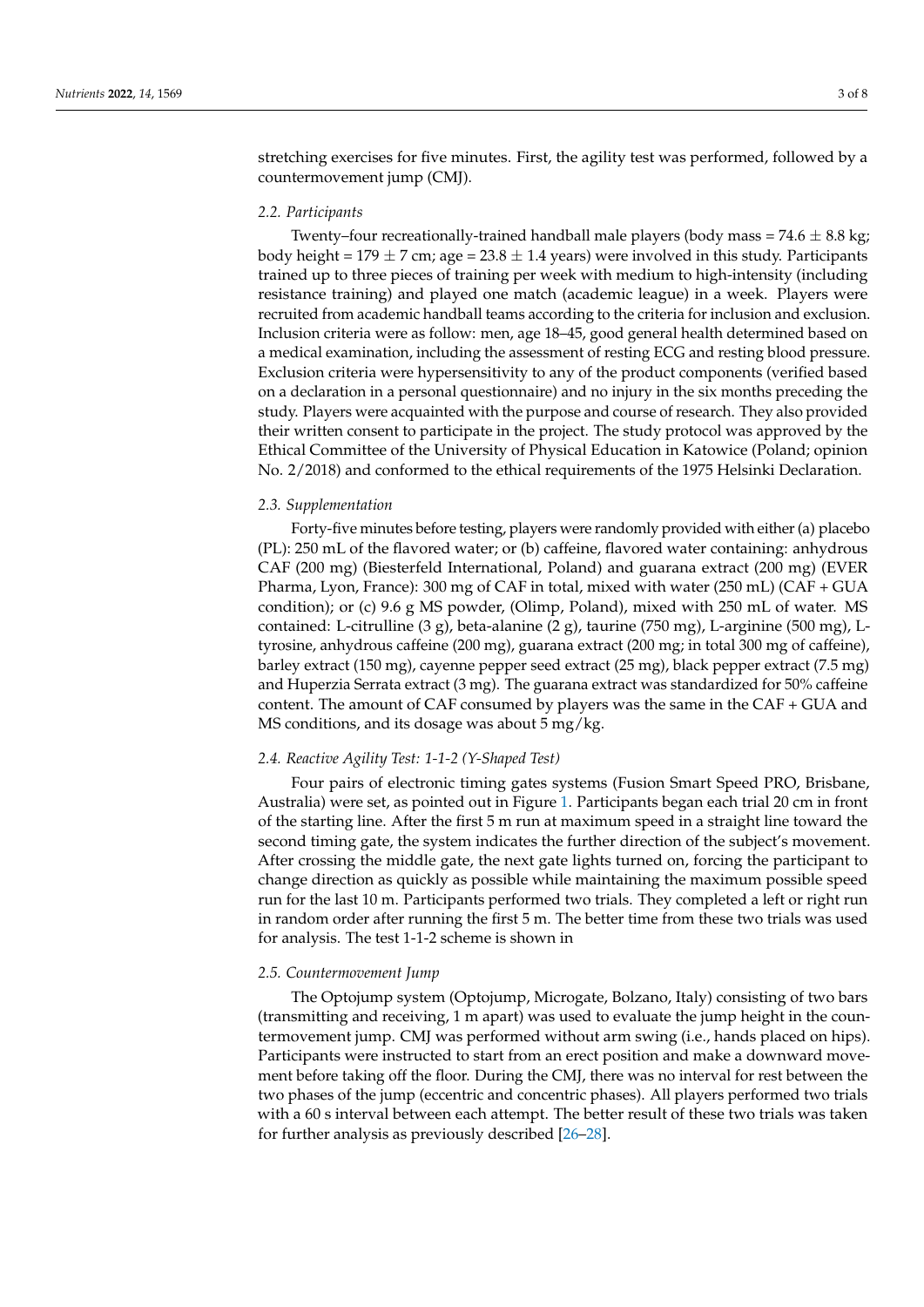#### *2.6. Statistical Analysis*

The data are presented as means and standard deviations (mean  $\pm$  SD). The significance of differences between conditions was performed using analysis of variance (ANOVA) with repeated measures. Post hoc analysis was carried out using Tukey's test. Data distribution was checked using the Shapiro–Wilk test. Homogeneity of variance within the groups was tested via Levene's test (variance of the analyzed parameters was similar in both groups). The effect size (partial eta squared ( $\eta^2$ ) was calculated and interpreted as small (0.01), medium (0.06), or large (0.14) [\[29\]](#page-6-18). Additionally, in post hoc analysis, the effect size (d-Cohen: ES) between conditions was calculated and interpreted as small (0.20), medium (0.50), or large (0.80) [\[29\]](#page-6-18). Statistically significant results were defined as a *p*-value of <0.05. The following software was used to perform the calculations: STATISTICA 13.1 (StatSoft, Tulsa, OK, USA). Figure [1.](#page-3-0)

<span id="page-3-0"></span>

**Figure 1.** The layout of the photocell timing gates and the way of carrying out the test task 1-1-2. protocol 1-1-2.

# *2.5. Countermovement Jump*  **3. Results**

No side effects were observed. The reactive agility results observed a statistically significant difference between the three conditions ( $f = 4.24$ ,  $p = 0.02$ ). The time needed to complete the agility test was significantly shorter in MS conditions than in PL (−3.4%;  $p = 0.02$ ). The differences in agility between PL vs. CAF + GUA and MS vs. CAF + GUA conditions were not statistically significant ( $p = 0.88$  and  $p = 0.07$ , respectively). There was no significant difference between jump height conditions (f = 2.89,  $p$  = 0.06) (Table [1\)](#page-3-1).

<span id="page-3-1"></span>trials with a 60 s interval between each attempt. The better result of these two trials was **Table 1.** Effects of supplementation on reactive agility test and countermovement jump.

| <b>TEST</b>        | PL                   | MS                   | $CAF + GUA$         | <b>ANOVA</b><br>p(f) | ηŕ   | POST-HOC<br>$p$ [ES]                                                        |
|--------------------|----------------------|----------------------|---------------------|----------------------|------|-----------------------------------------------------------------------------|
| Y-shaped<br>[s]    | 2.595<br>$\pm$ 0.142 | 2.507<br>$\pm 0.087$ | 2.58<br>$\pm$ 0.102 | 0.02<br>(4.24)       | 0.07 | PL-MS:0.02 [0.77]<br>$CAF + GUA-MS$<br>$0.07$ [0.77]<br>PL-CAF: 0.88 [0.12] |
| <b>CMJ</b><br>[cm] | 48.12<br>$\pm$ 4.09  | 50.61<br>$\pm 4.01$  | 48.16<br>$\pm$ 4.19 | 0.06<br>(2.89)       | 0.11 |                                                                             |

PL—placebo; MS—multi-ingredient supplement; CAF + GUA—caffeine and guarana; CMJ—countermovement jump, 1-1-2—agility test, ES—effect size.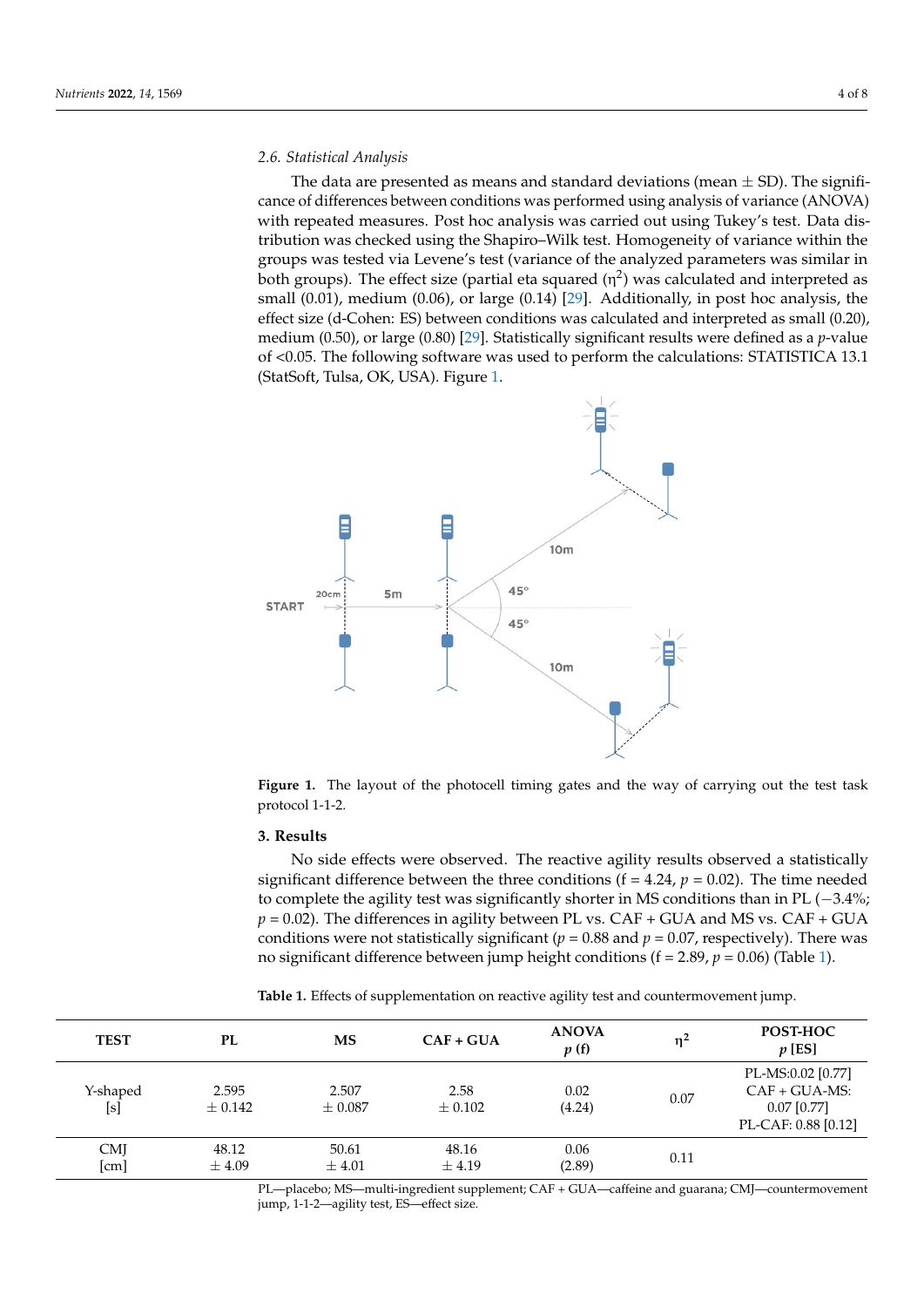### **4. Discussion**

This study aimed to examine the acute effects of an MS on reactive agility and jump height in recreationally-trained handball male players. Our study showed that ingestion of MS before exercise improved the players' agility but did not improve jumping height. Surprisingly, a similar effect was not observed after CAF + GUA ingestion alone—ingestion of CAF + GUA alone had no significant impact on either agility or jumping power. The observed effects of MS ingestion were not a result of CAF + GUA alone but rather a synergistic effect of other active substances contained in MS. The reported *p*-values of 0.06 (CMJ, ANOVA) and 0.07 (CAF + GUA-MS) in the post hoc analysis (agility) suggest a trend for a likely effect. To our best knowledge, this is the first study comparing MS and the same amount of CAF on reactive agility and jump height.

Comparing various MS or MS vs. a single ingredient is difficult and often impossible due to the frequent use of "proprietary blends" that do not disclose specific ingredient amounts. However, it was indicated that pre-exercise ingestion of MS may positively affect endurance, although ambiguous data were reported on the acute impact of MIPS on strength and power [\[20\]](#page-6-11). Studies to date on the effectiveness of MS consumption are inconclusive [\[20\]](#page-6-11). Conflicting results were reported regarding the effect of MS on upper-body and lower-body power production [\[20\]](#page-6-11). A previous paper reported both improvement [\[4\]](#page-5-3) and lack of progress [\[30\]](#page-6-19) in sprint performance. MS ingestion has little effect on jumping performance [\[20\]](#page-6-11). Our results align with data presented by Lane and Byrd [\[31\]](#page-6-20), who found no effect of acute MS ingestion on vertical jump performance. Spradley et al. [\[30\]](#page-6-19) reported that MS ingestion might benefit reaction time in recreationally-trained males.

Training status (trained vs. untrained) appears to play an essential role in response to caffeine intake [\[11\]](#page-6-2). Improved reactive agility may be limited to trained individuals as no ergogenic effect may be observed in untrained individuals performing the pro agility test [\[10\]](#page-6-1). Moreover, the result tends to be stronger for exercises involving large muscle groups [\[32\]](#page-6-21). Participants in this study were physically active. However, they were not advanced or elite players, yet we noted improved agility after MS ingestion, but not after caffeine consumption. Our results are in line with Rocha et al. [\[15\]](#page-6-6), who indicated that pre-exercise CAF ingestion is not effective in improving the upper and lower limb muscle power in handball players. Grgic et al. [\[33\]](#page-6-22) suggested that ingesting a placebo or CAF may enhance CMJ performance. Still, no significant effects of condition were found on maximal power output generated during takeoff. In contrast, the meta-analysis by Grgic et al. [\[11\]](#page-6-2) supports CAF as an effective for increases in muscle power expressed as vertical jump height. Another study conducted on a group of elite volleyball players also showed improvements in CMJ parameters such as flight time (+5.3%), peak power (+16.2%), and peak concentric force (+6.5%) without any side effects of CAF ingestion in the amount of 5 mg/kg [\[34\]](#page-6-23).

Caffeine affects cognitive performance in a dose-dependent and person-specific manner, especially in the case of sleep deprivation or comparing the effect in tired versus well-rested people [\[35,](#page-6-24)[36\]](#page-7-0). Pre-exercise CAF ingestion between 3.0 and 6.0 mg/kg seems to be a safe ergogenic aid for players in team sports. However, the efficacy of caffeine varies depending on various factors such as the nature of the game, physical status, and caffeine habituation [\[37\]](#page-7-1). However, on the other hand, "participants" habituation status with CAF does not seem to affect either aerobic or anaerobic exercise [\[6\]](#page-5-5). The previous studies indicated the positive effect of CAF in the dose range of 32–300 mg (0.5–4.0 mg/kg) on the central nervous system and essential cognitive functions enhancing arousal and the ability to concentrate [\[38\]](#page-7-2) and attention, vigilance, and reaction time [\[35](#page-6-24)[,39](#page-7-3)[,40\]](#page-7-4). However, the limitation of the studies based on pre-planned tests was that none tested the caffeine's effect on reactive agility in-game conditions and demanding behaviors during the match when a perceptual component forces players to initiate the movement response [\[37\]](#page-7-1). In this study, a dose of 5 mg/kg was used, which may have been too low for the players' training status. Pontifex [\[41\]](#page-7-5) indicated that even higher doses of CAF (6 mg/kg body mass) had no influence on reactive agility time measured with a modality similar to this study.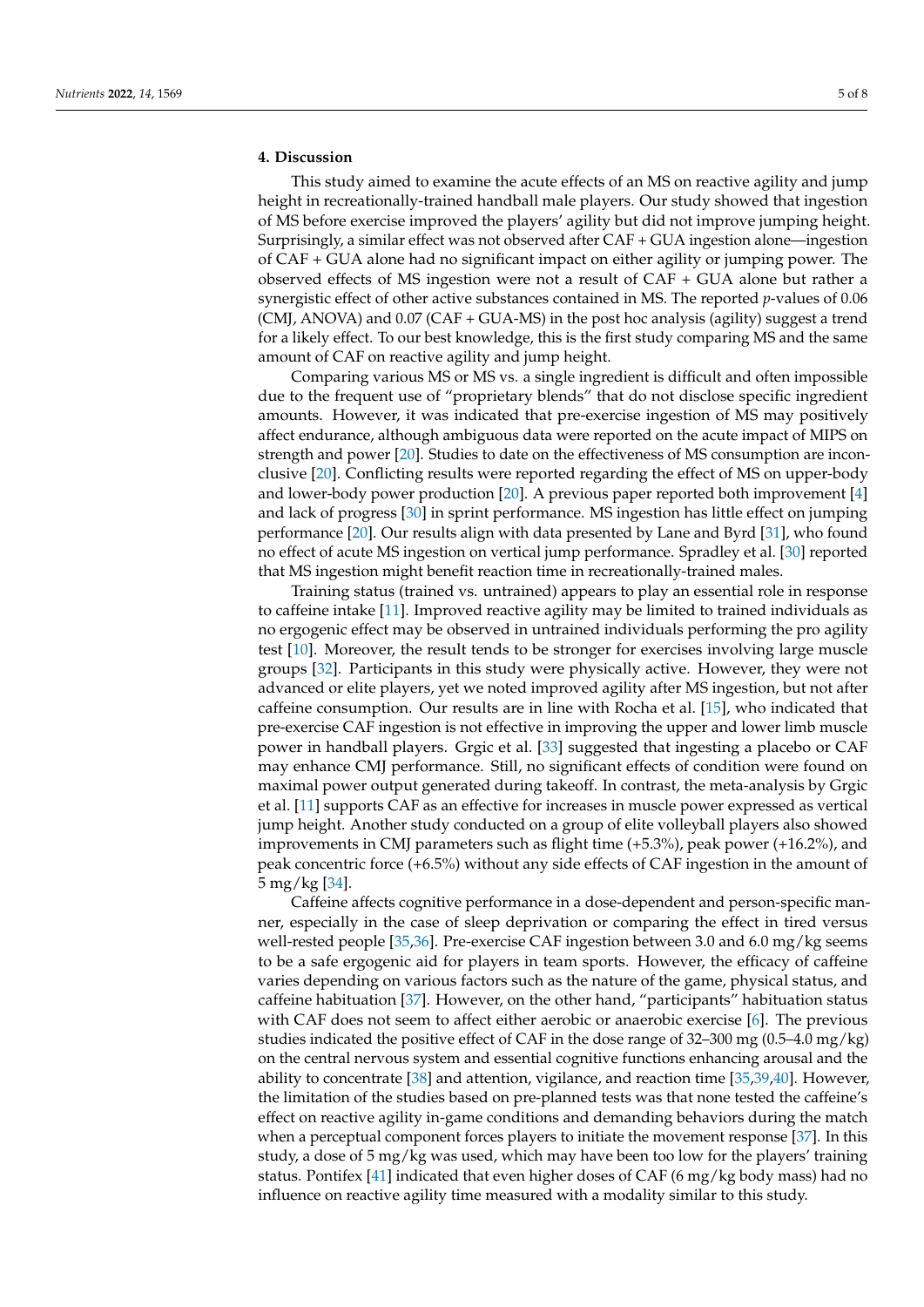In our study, participants consumed the same amount of CAF in both conditions (MS and CAF + GUA), but the effects were different. Although we did not report a result of both conditions on jump height, MS was more effective than CAF + GUA on agility. This confirms our hypothesis that this may be a synergistic effect of the substances in MS. The impact of CAF could be enhanced by other ingredients which share an additive (synergistic) or similar mechanism of action. Considering that plant alkaloids such as piperine or capsaicin, present in the examined MS, may cause increased secretion of catecholamines [\[42\]](#page-7-6). In addition to caffeine, guarana seeds also contain potentially psychoactive components such as flavonoids, saponins, and tannins, positively stimulating cognitive functions [\[43,](#page-7-7)[44\]](#page-7-8).

Our data could be helpful for strength and conditioning specialists and suggest that MS could be helpful and effective in enhancing agility and perhaps (trend: *p* = 0.06) jumping power in recreational handball players. A limitation of this study is the training status of the participants and the sport they practice. The effects may differ in other athletes with varying statuses of training and other sports disciplines. Multi-ingredient supplements with a different composition than those used in this study may induce different effects.

#### **5. Conclusions**

Pre-exercise ingestion of the caffeine-based MS can significantly improve reactive agility performance but not jump height in recreational handball male players. Further comparative studies (MS ingestion vs. only CAF + GUA or CAF ingestion) are needed—a similar effect was not observed with CAF + GUA ingestion alone. It also seems necessary to determine which combination of MS components will have the most significant impact on improving performance.

**Author Contributions:** Conceptualization: P.K.; Methodology: P.K.; Investigation and data collection: A.B.; Analysis and interpretation: P.K., A.B. and M.M.; Statistical analysis: M.M.; writing—original draft preparation: P.K. and A.B.; Writing and editing: A.B., M.M., A.T.-Ł. and M.S.; Supervision: P.K. All authors have read and agreed to the published version of the manuscript.

**Funding:** This research received no external funding.

**Institutional Review Board Statement:** The study was conducted according to the guidelines of the Declaration of Helsinki and approved by the Ethical Committee of the University of Physical Education in Katowice (Poland; opinion No. 2/2018).

**Informed Consent Statement:** Written informed consent was obtained from all subjects involved in the study.

**Data Availability Statement:** The data presented in this study are available on request from the corresponding author.

**Conflicts of Interest:** Piotr Kaczka and Amit Batra are former employees of Olimp Laboratories. Their current professional work and scientific activity are not related to dietary supplement companies. Olimp Laboratories had no role in the study design, data collection and analysis, and preparation of the manuscript and did not fund this study. The remaining authors declare no conflict of interest.

#### **References**

- <span id="page-5-0"></span>1. Zemková, E.; Hamar, D. Agility performance in athletes of different sport specializations. *Acta Gymnica* **2014**, *44*, 133–140. [\[CrossRef\]](http://doi.org/10.5507/ag.2014.013)
- <span id="page-5-1"></span>2. Sheppard, J.M.; Young, W.B. Agility literature review: Classifications, training and testing. *J. Sports Sci* **2006**, *24*, 919–932. [\[CrossRef\]](http://doi.org/10.1080/02640410500457109) [\[PubMed\]](http://www.ncbi.nlm.nih.gov/pubmed/16882626)
- <span id="page-5-2"></span>3. Nimphius, S.; Callaghan, S.J.; Bezodis, N.E.; Lockie, R.G. Change of Direction and Agility Tests: Challenging Our Current Measures of Performance. *Strength Cond. J.* **2018**, *40*, 26. [\[CrossRef\]](http://doi.org/10.1519/SSC.0000000000000309)
- <span id="page-5-3"></span>4. Jagim, A.R.; Jones, M.T.; Wright, G.A.; St Antoine, C.; Kovacs, A.; Oliver, J.M. The acute effects of multi-ingredient pre-workout ingestion on strength performance, lower body power, and anaerobic capacity. *J. Int. Soc. Sports Nutr.* **2016**, *13*, 11. [\[CrossRef\]](http://doi.org/10.1186/s12970-016-0122-2) [\[PubMed\]](http://www.ncbi.nlm.nih.gov/pubmed/26962303)
- <span id="page-5-4"></span>5. Froiland, K.; Koszewski, W.; Hingst, J.; Kopecky, L. Nutritional supplement use among college athletes and their sources of information. *Int. J. Sport Nutr. Exerc. Metab.* **2004**, *14*, 104–120. [\[CrossRef\]](http://doi.org/10.1123/ijsnem.14.1.104) [\[PubMed\]](http://www.ncbi.nlm.nih.gov/pubmed/15129934)
- <span id="page-5-5"></span>6. Davis, J.K.; Green, J.M. Caffeine and Anaerobic Performance. *Sports Med.* **2009**, *39*, 813–832. [\[CrossRef\]](http://doi.org/10.2165/11317770-000000000-00000)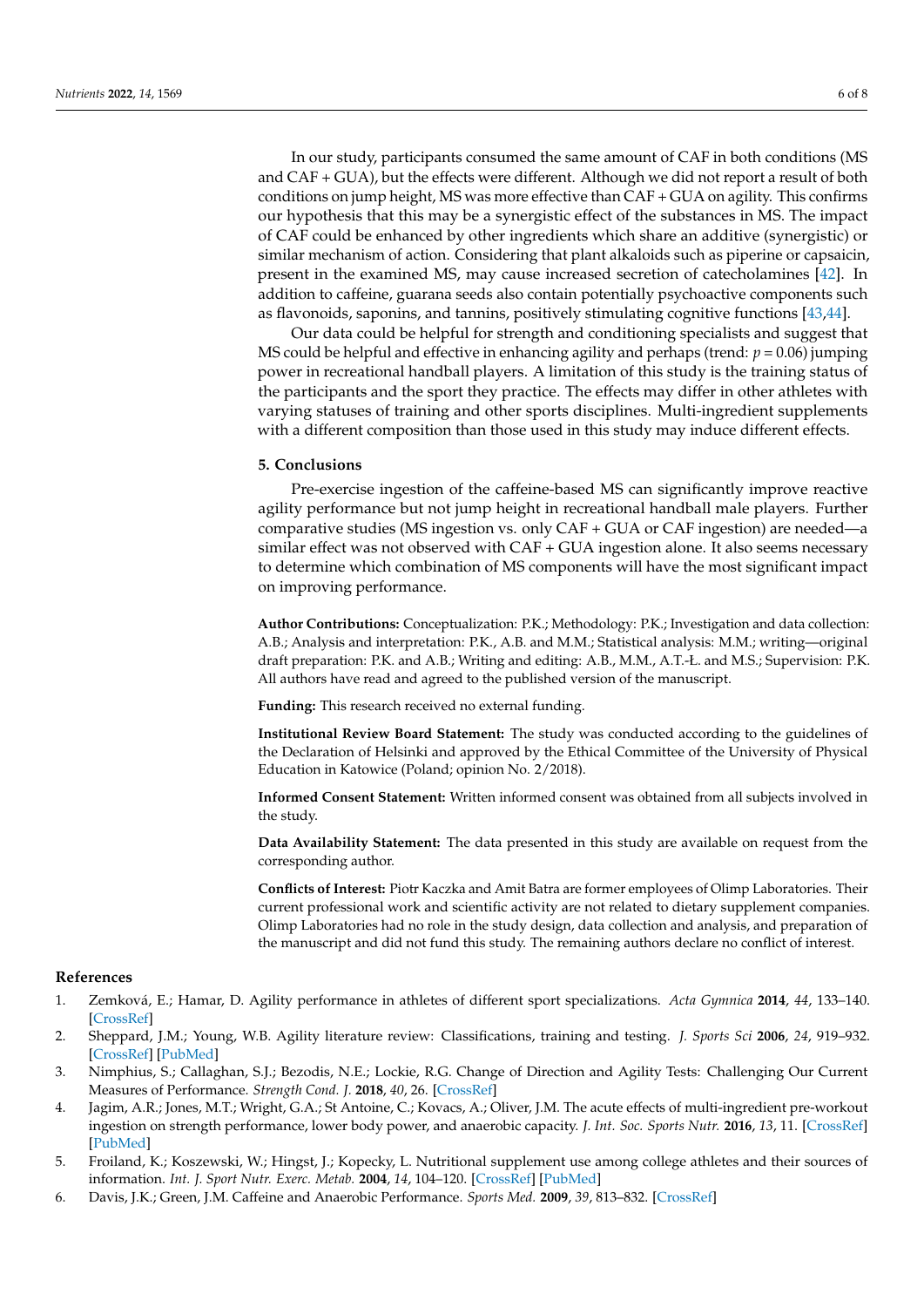- 7. Pickering, C.; Grgic, J. Caffeine and Exercise: What Next? *Sports Med.* **2019**, *49*, 1007–1030. [\[CrossRef\]](http://doi.org/10.1007/s40279-019-01101-0)
- 8. Black, C.D.; Waddell, D.E.; Gonglach, A.R. Caffeine's Ergogenic Effects on Cycling: Neuromuscular and Perceptual Factors. *Med. Sci. Sports Exerc.* **2015**, *47*, 1145–1158. [\[CrossRef\]](http://doi.org/10.1249/MSS.0000000000000513)
- <span id="page-6-0"></span>9. Gurley, B.J.; Steelman, S.C.; Thomas, S.L. Multi-ingredient, caffeine-containing dietary supplements: History, safety, and efficacy. *Clin. Ther.* **2015**, *37*, 275–301. [\[CrossRef\]](http://doi.org/10.1016/j.clinthera.2014.08.012)
- <span id="page-6-1"></span>10. Lorino, A.J.; Lloyd, L.K.; Crixell, S.H.; Walker, J.L. The effects of caffeine on athletic agility. *J. Strength Cond. Res.* **2006**, *20*, 851–854.
- <span id="page-6-2"></span>11. Grgic, J.; Trexler, E.T.; Lazinica, B.; Pedisic, Z. Effects of caffeine intake on muscle strength and power: A systematic review and meta-analysis. *J. Int. Soc. Sports Nutr.* **2018**, *15*, 11. [\[CrossRef\]](http://doi.org/10.1186/s12970-018-0216-0) [\[PubMed\]](http://www.ncbi.nlm.nih.gov/pubmed/29527137)
- <span id="page-6-3"></span>12. McCormack, W.P.; Hoffman, J.R. Caffeine, energy drinks, and strength-power performance. *Strength Cond. J.* **2012**, *34*, 11–16. [\[CrossRef\]](http://doi.org/10.1519/SSC.0b013e31825f4d7e)
- <span id="page-6-4"></span>13. Duvnjak-Zaknich, D.M.; Dawson, B.T.; Wallman, K.E.; Henry, G. Effect of caffeine on reactive agility time when fresh and fatigued. *Med. Sci. Sports Exerc.* **2011**, *43*, 1523–1530. [\[CrossRef\]](http://doi.org/10.1249/MSS.0b013e31821048ab) [\[PubMed\]](http://www.ncbi.nlm.nih.gov/pubmed/21266929)
- <span id="page-6-5"></span>14. Bloms, L.P.; Fitzgerald, J.S.; Short, M.W.; Whitehead, J.R. The effects of caffeine on vertical jump height and execution in collegiate athletes. *J. Strength Cond. Res.* **2016**, *30*, 1855–1861. [\[CrossRef\]](http://doi.org/10.1519/JSC.0000000000001280) [\[PubMed\]](http://www.ncbi.nlm.nih.gov/pubmed/26626028)
- <span id="page-6-6"></span>15. Rocha, J.C.C.; da Rocha, A.L.S.; da Silva Santos Soares, G.; Correia-Oliveira, C.R. Effects of caffeine ingestion on upper and lower limb muscle power of handball players: A double-blind, placebo-controlled, crossover study. *Sport Sci. Health* **2021**, *17*, 1039–1044. [\[CrossRef\]](http://doi.org/10.1007/s11332-021-00803-1)
- <span id="page-6-7"></span>16. Abian-Vicen, J.; Puente, C.; Salinero, J.J.; González-Millán, C.; Areces, F.; Muñoz, G.; Muñoz-Guerra, J.; Del Coso, J. A caffeinated energy drink improves jump performance in adolescent basketball players. *Amino Acids* **2014**, *46*, 1333–1341. [\[CrossRef\]](http://doi.org/10.1007/s00726-014-1702-6)
- <span id="page-6-8"></span>17. Souza, D.B.; Del Coso, J.; Casonatto, J.; Polito, M.D. Acute effects of caffeine-containing energy drinks on physical performance: A systematic review and meta-analysis. *Eur. J. Nutr.* **2017**, *56*, 13–27. [\[CrossRef\]](http://doi.org/10.1007/s00394-016-1331-9)
- <span id="page-6-9"></span>18. Jagim, A.R.; Harty, P.S.; Camic, C.L. Common Ingredient Profiles of Multi-Ingredient Pre-Workout Supplements. *Nutrients* **2019**, *11*, 254. [\[CrossRef\]](http://doi.org/10.3390/nu11020254)
- <span id="page-6-10"></span>19. Cameron, M.; Camic, C.L.; Doberstein, S.; Erickson, J.L.; Jagim, A.R. The acute effects of a multi-ingredient pre-workout supplement on resting energy expenditure and exercise performance in recreationally active females. *J. Int. Soc. Sports Nutr.* **2018**, *15*, 1. [\[CrossRef\]](http://doi.org/10.1186/s12970-017-0206-7)
- <span id="page-6-11"></span>20. Harty, P.S.; Zabriskie, H.A.; Erickson, J.L.; Molling, P.E.; Kerksick, C.M.; Jagim, A.R. Multi-ingredient pre-workout supplements, safety implications, and performance outcomes: A brief review. *J. Int. Soc. Sports Nutr.* **2018**, *15*, 41. [\[CrossRef\]](http://doi.org/10.1186/s12970-018-0247-6)
- 21. Gonzalez, A.M.; Walsh, A.L.; Ratamess, N.A.; Kang, J.; Hoffman, J.R. Effect of a pre-workout energy supplement on acute multi-joint resistance exercise. *J. Sports Sci. Med.* **2011**, *10*, 261–266. [\[PubMed\]](http://www.ncbi.nlm.nih.gov/pubmed/24149870)
- <span id="page-6-12"></span>22. Bhasin, T. Multi-Ingredient Pre-Workout Supplements and Energy Drinks. *J. Nutr. Metab. Health Sci.* **2019**, *2*, 23–29. [\[CrossRef\]](http://doi.org/10.18231/j.ijnmhs.2019.006)
- <span id="page-6-13"></span>23. Trommelen, J.; Tomé, D.; van Loon, L.J.C. Gut amino acid absorption in humans: Concepts and relevance for postprandial metabolism. *Clin. Nutr. Open Sci* **2021**, *36*, 43–55. [\[CrossRef\]](http://doi.org/10.1016/j.nutos.2020.12.006)
- <span id="page-6-14"></span>24. MacDonald, A.; Singh, R.H.; Rocha, J.C.; van Spronsen, F.J. Optimising amino acid absorption: Essential to improve nitrogen balance and metabolic control in phenylketonuria. *Nutr. Res. Rev.* **2019**, *32*, 70–78. [\[CrossRef\]](http://doi.org/10.1017/S0954422418000173)
- <span id="page-6-15"></span>25. Nes, B.M.; Janszky, I.; Wisløff, U.; Støylen, A.; Karlsen, T. Age-predicted maximal heart rate in healthy subjects: The HUNT fitness study. *Scand. J. Med. Sci. Sports* **2013**, *23*, 697–704. [\[CrossRef\]](http://doi.org/10.1111/j.1600-0838.2012.01445.x)
- <span id="page-6-16"></span>26. Attia, A.; Dhahbi, W.; Chaouachi, A.; Padulo, J.; Wong, D.P.; Chamari, K. Measurement errors when estimating the vertical jump height with flight time using photocell devices: The example of Optojump. *Biol Sport* **2017**, *34*, 63–70. [\[CrossRef\]](http://doi.org/10.5114/biolsport.2017.63735)
- 27. Claudino, J.G.; Cronin, J.; Mezêncio, B.; McMaster, D.T.; McGuigan, M.; Tricoli, V.; Amadio, A.C.; Serrão, J.C. The countermovement jump to monitor neuromuscular status: A meta-analysis. *J. Sci. Med. Sport* **2017**, *20*, 397–402. [\[CrossRef\]](http://doi.org/10.1016/j.jsams.2016.08.011)
- <span id="page-6-17"></span>28. Petrigna, L.; Karsten, B.; Marcolin, G.; Paoli, A.; D'Antona, G.; Palma, A.; Bianco, A. A Review of Countermovement and Squat Jump Testing Methods in the Context of Public Health Examination in Adolescence: Reliability and Feasibility of Current Testing Procedures. *Front. Physiol.* **2019**, *10*, 1384. [\[CrossRef\]](http://doi.org/10.3389/fphys.2019.01384)
- <span id="page-6-18"></span>29. Cohen, J. *Statistical Power Analysis for the Behavioral Sciences*, 2nd ed.; Lawrence Erlbaum Associates, Publishers: Hillsdale, NJ, USA, 1988; References—Scientific Research Publishing.
- <span id="page-6-19"></span>30. Spradley, B.D.; Crowley, K.R.; Tai, C.-Y.; Kendall, K.L.; Fukuda, D.H.; Esposito, E.N.; Moon, S.E.; Moon, J.R. Ingesting a preworkout supplement containing caffeine, B-vitamins, amino acids, creatine, and beta-alanine before exercise delays fatigue while improving reaction time and muscular endurance. *Nutr. Metab.* **2012**, *9*, 28. [\[CrossRef\]](http://doi.org/10.1186/1743-7075-9-28)
- <span id="page-6-20"></span>31. Lane, M.M. Effects of pre-workout supplements on power maintenance in lower body and upper body tasks. *J. Funct. Morphol. Kinesiol.* **2018**, *3*, 11. [\[CrossRef\]](http://doi.org/10.3390/jfmk3010011)
- <span id="page-6-21"></span>32. Timmins, T.D.; Saunders, D.H. Effect of caffeine ingestion on maximal voluntary contraction strength in upper- and lower-body muscle groups. *J. Strength Cond. Res.* **2014**, *28*, 3239–3244. [\[CrossRef\]](http://doi.org/10.1519/JSC.0000000000000447) [\[PubMed\]](http://www.ncbi.nlm.nih.gov/pubmed/25144133)
- <span id="page-6-22"></span>33. Grgic, J.; Venier, S.; Mikulic, P. Both Caffeine and Placebo Improve Vertical Jump Performance Compared with a Nonsupplemented Control Condition. *Int. J. Sports Physiol. Perform.* **2020**, *16*, 448–451. [\[CrossRef\]](http://doi.org/10.1123/ijspp.2019-1028) [\[PubMed\]](http://www.ncbi.nlm.nih.gov/pubmed/32707561)
- <span id="page-6-23"></span>34. Zbinden-Foncea, H.; Rada, I.; Gomez, J.; Kokaly, M.; Stellingwerff, T.; Deldicque, L.; Peñailillo, L. Effects of Caffeine on Countermovement-Jump Performance Variables in Elite Male Volleyball Players. *Int. J. Sports Physiol. Perform.* **2018**, *13*, 145–150. [\[CrossRef\]](http://doi.org/10.1123/ijspp.2016-0705) [\[PubMed\]](http://www.ncbi.nlm.nih.gov/pubmed/28488924)
- <span id="page-6-24"></span>35. Nehlig, A. Is caffeine a cognitive enhancer? *J. Alzheimers Dis.* **2010**, *20* (Suppl. S1), S85–S94. [\[CrossRef\]](http://doi.org/10.3233/JAD-2010-091315) [\[PubMed\]](http://www.ncbi.nlm.nih.gov/pubmed/20182035)